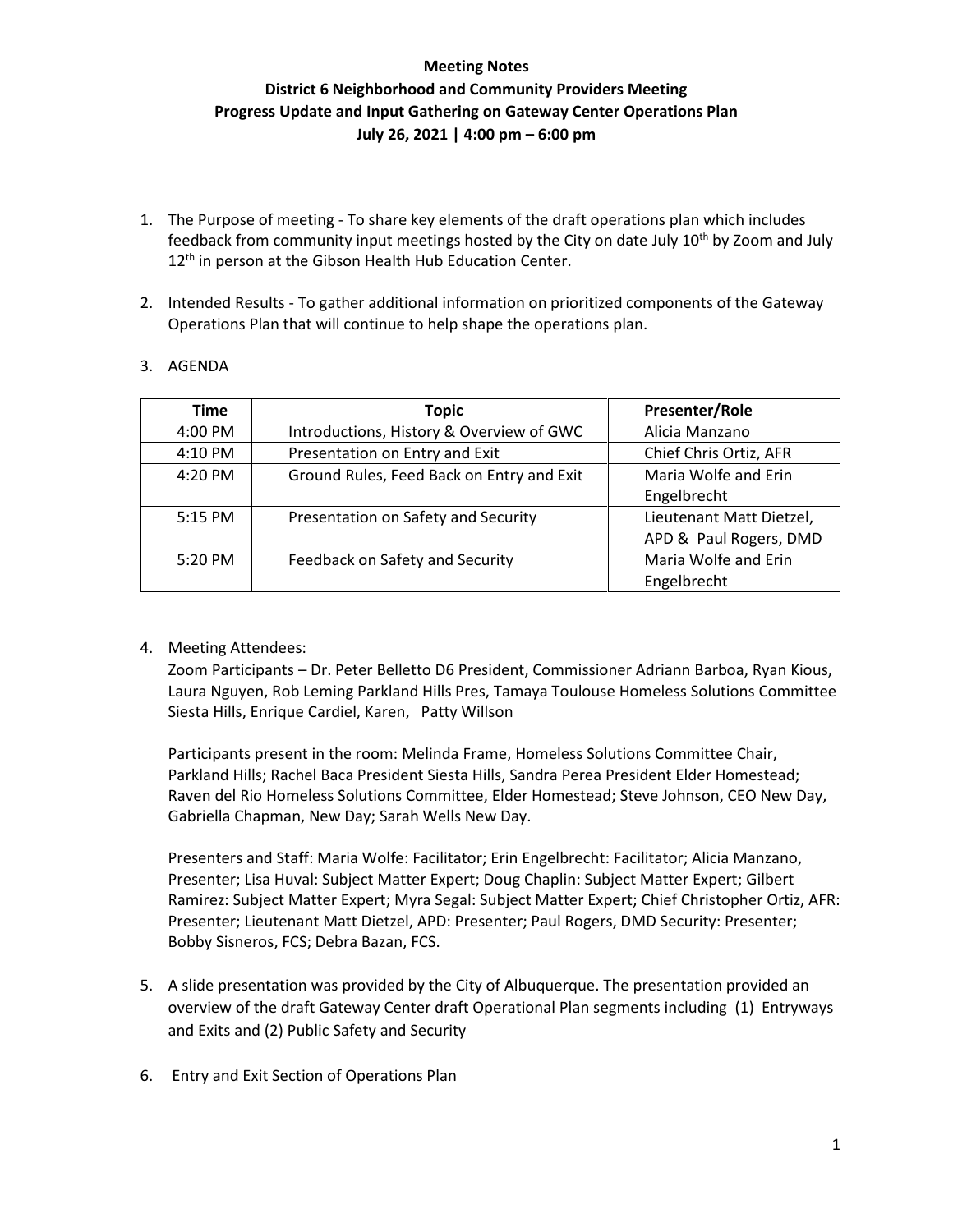- 6.1 Question and Answer segment of the Entry and Exit Section of the Operations Plan
- Q: What is expected in regards to people coming into the Gateway Center?
	- o A: It is expected that Gateway Center (GW) residents will use a mix of public transit, VIC shuttles, new GW shuttles, and self-transport. A phone number to arrange transport will be available for first responders and agencies to transport people not needing ambulance.
	- $\circ$  A: If GW is full, a provider list with availability around city will inform where transport will take them so they are safe
- Q: Will there be Self-referral?
	- o A: City anticipates that people will walk up. If there is an open bed, hope to accommodate them.
	- o A: The Gateway Center will be a low-barrier shelter. If screening process identifies that the GW is not an appropriate location to stay, staff will assist finding another location.
- Q: What prevents GW from becoming like Wells Park as a magnet for loitering?
	- $\circ$  A: GW will not provide a day shelter or meals for people who are not staying at the shelter. Agencies around Wells Park offer meals and day shelter services.
	- $\circ$  A: Security will enforce that loitering will not be allowed for people not engaged in services.
- Q: Will there be a Crisis Triage Center?
	- o A: No, the GW Center will not provide a Crisis Triage Center.
	- $\circ$  A: A sobering center is planned for the Gibson Health Hub as a separate service from GW.
- Q: I am not hearing "no wrong door"?
	- $\circ$  A: The GW will provide referrals to services not available in the building. In that sense there is no wrong door to gain access to services.
- Q: Can ACS ramp up at same time?
	- o A: Current timelines show that ACS will ramp up at the same time as GW.
- Q: If people come to center, are you are looking for change, not for continued addiction?
	- $\circ$  A: The GW will be a low-barrier shelter and will not require guests to commit to substance use services
	- $\circ$  A: The best practice currently is to not mix populations, women, LGBTQ etc may not want to be near folks they feel traumatized by. This will be part of the architectural design process.
- Q: What is meant by "capacity that will be reached?"
	- $\circ$  A: The City continues to research the best practice for capacity including hiring a nationally renowned consultant, going on site visits among others. We acknowledge that we still owe an answer on this topic.
- Q: Clarify culture Be clear about who able to enter, can they come and go?
	- $\circ$  A: People will be able to come and go with curfew limits to conduct their daily business.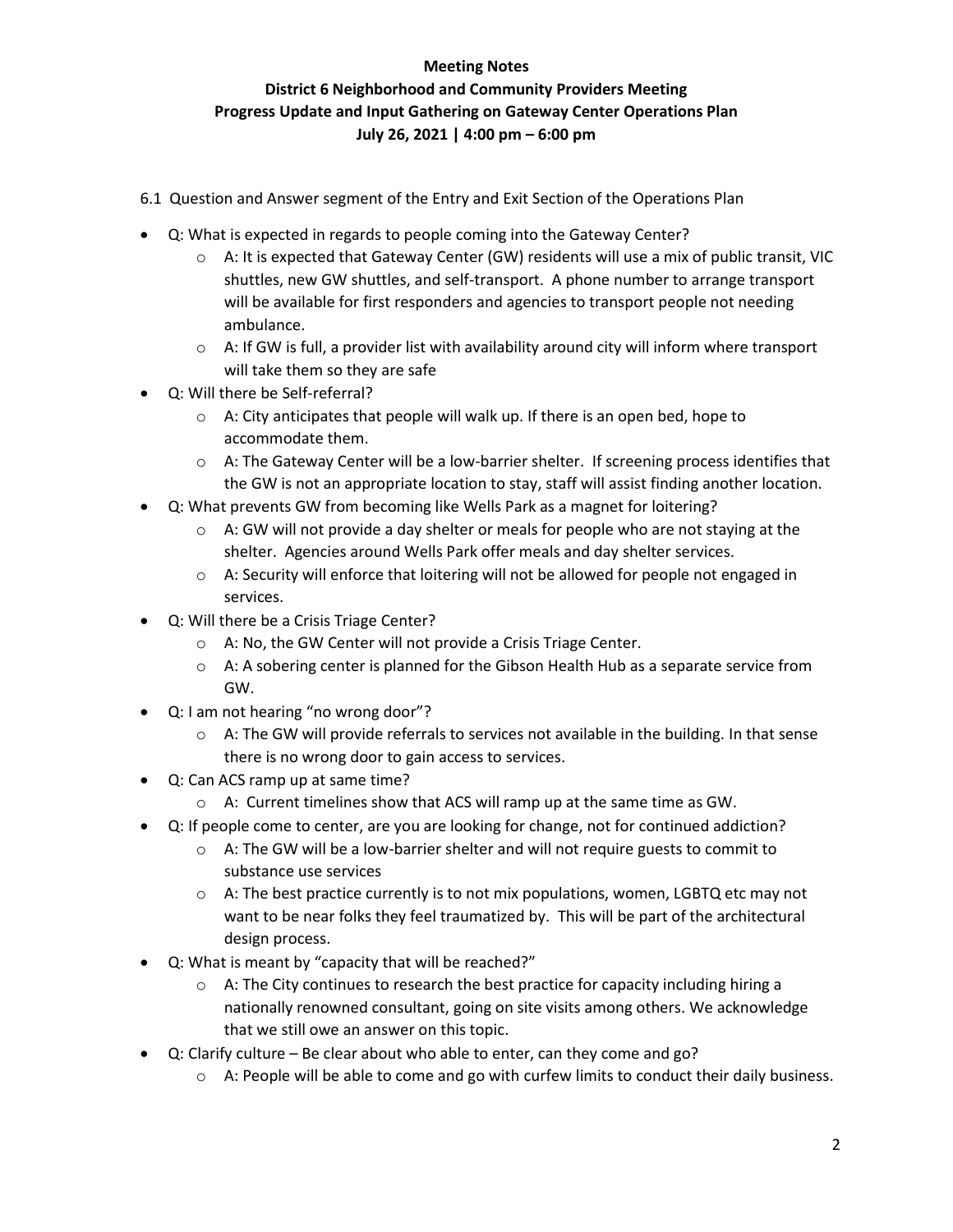- $\circ$  A: Vision for the Gateway shelter is that it will be low-barrier, harm reduction approach, meet folks where at, guests will sign agreement to follow rules of behavior, will use best practice to engage folks with achieving self-directed goals, robust wraparound services. People who are not Gateway shelter residents will be encouraged to not loiter on the property.
- Q: How will you differentiate who is loitering and who are residents?
	- $\circ$  Residents will have fenced in outdoor spaces available and will be encouraged to use their outdoor spaces and not need to hang out on the exterior of the facility. Onsite security will be provided 24/7, and will get to know residents

6.2 What do you like about the Entry and Exit Section of the Operations Plan?

Answers from Attendees:

- Not enough detail to respond
- Referrals- show up/ come and  $go$  this is murky
- That it is Client-centered
- Shuttle, though more detail is needed
- People heal best when they feel in control of their healing
- The Gibson facility large enough to accommodate different entryways and exits

6.3 What components need to be clarified about the Entry and Exit Section of Operations Plan?

- Screening process will problematic past be considered?
- Q: Will sex offenders be ID to neighborhood?
	- $\circ$  A: The Gateway Center will abide by local laws with registering the address of known sex offenders so the neighborhood will have the information using the registry.
- Q: How will GW address folks with troubling history/burned bridges at other shelters?
	- $\circ$  A: The guest agreement of rules will apply to all residents and they will be subject to termination of services if they do not comply.
- New Day youth shelter reps expressed concern about mixing populations. (of adults with youth) and how to protect children and vulnerable populations.
- Q: Will people show up to fill momentary needs, such as food?
	- $\circ$  A: No, the Gateway Center will not be a day shelter nor will it provide meals to nonresidents.
- Q: Can entry design result in welcoming fee, less like hospital/institutional?
	- o A: We will pass that on to the architectural team.
	- Q: Will loiterers be shuffled out to neighborhood? What will City do to prevent spread to neighborhood?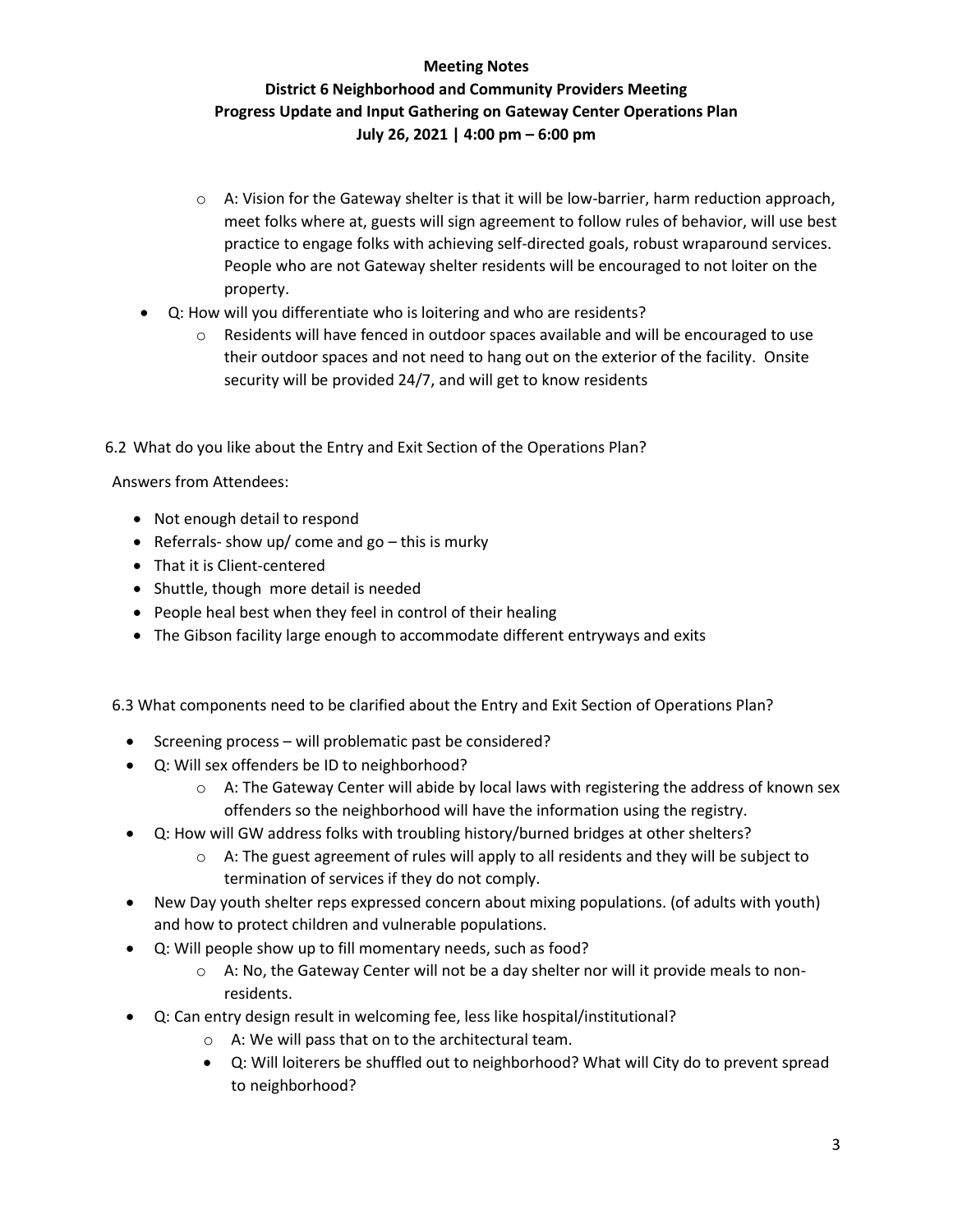- $\circ$  A: City will provide shuttles and bus passes to enable folks to access resources that they request.
- 7. Public Safety and Security Section of the Operations Plan
- 7.1 Question and Answer segment of the Public Safety and Security Section of the Operations Plan
- Q: New Day youth shelter reps asked about how a positive culture will be set up at the facility.
	- $\circ$  A: Will work on promoting a sense of ownership of the space for residents. Promote deescalation. Incorporate crime reduction in the design. Provide 24/7 security. The Public safety focus may look different with emphasis on unarmed response.
- Q: How train for anti-racism and compassion?
	- $\circ$  A: The Crisis Intervention Unit will maintain training that each call is a person, not just "a call". To avoid burnout, be self- aware of when need a break and need support from others.
- Q: How will you protect safety of whole with mental health challenges?
	- $\circ$  A: APD/ACS/City Security and onsite 3<sup>rd</sup> party security will have well defined roles and be trained on best practices to de-escalate.

7.2 What do you like about the Public Safety and Security Section of the Operations Plan?

Answers from Attendees:

- Good Neighbor Agreement
- Neighborhood Advisory Committee
- Crisis Intervention Unit involved in training officers assigned to the area
- Intentional about balance between relationship and safety and accessibility
- ACS available in 2022
- Road Audit and attention to pedestrian safety
- Better lighting and design to reduce speeding
- Appreciate knowing the attitude by APD of who neighborhood folks are that do not need to be arrested
- Yes to family inclusion